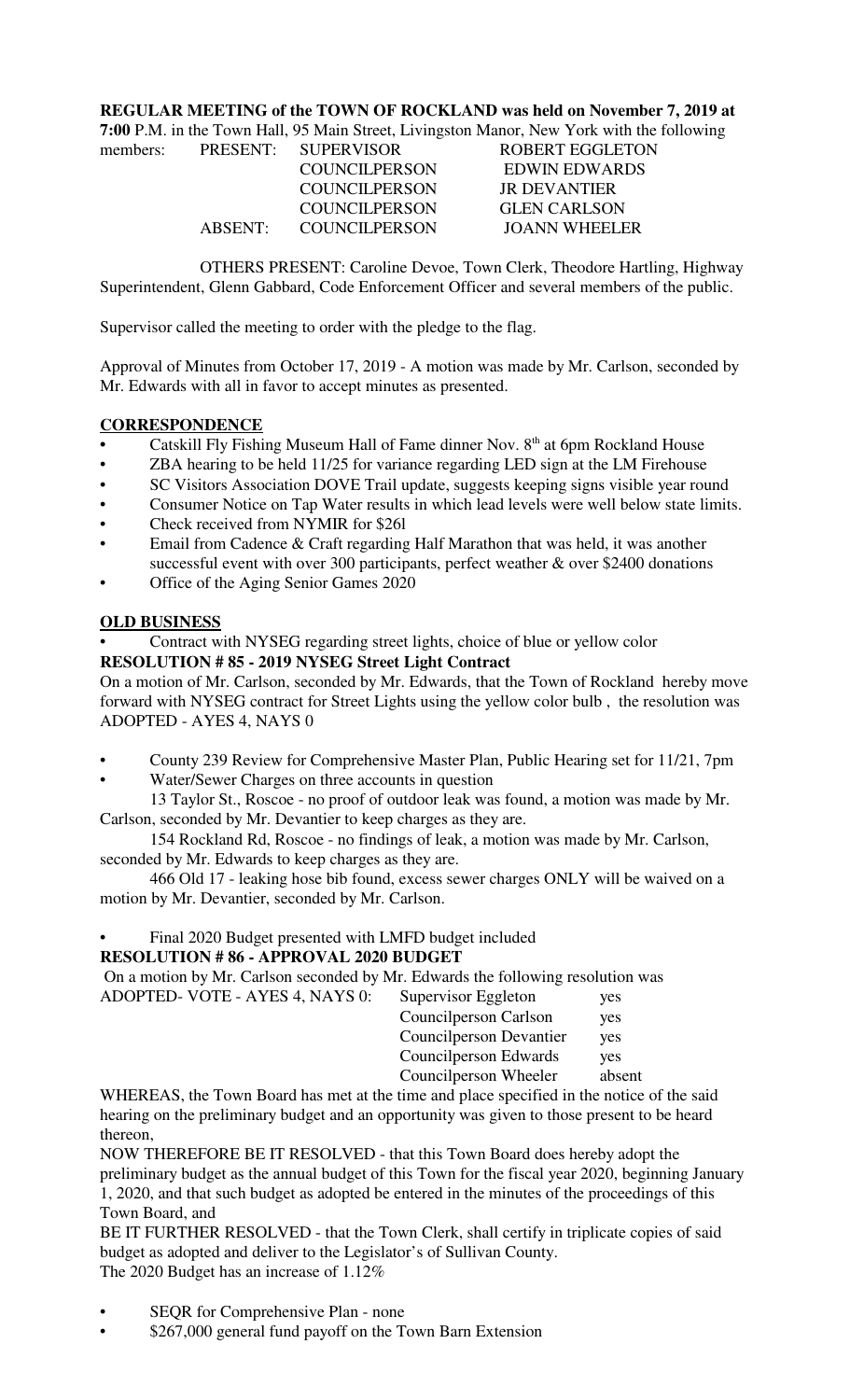**REGULAR MEETING of the TOWN OF ROCKLAND November 7, 2019 Pg. 2** 

# **NEW BUSINESS**

• Budget Modification

#### **RESOLUTION # 87 - 2019 BUDGET MODIFICATION**

WHEREAS the 2019 Budget requires modification, now therefore be it RESOLVED that the General Fund entries be authorized:

| <b>Fund Balance</b> |          | TO:          | 1620.4  | 31,000.00              |
|---------------------|----------|--------------|---------|------------------------|
|                     |          |              | 9730.6  | 240,000.00             |
|                     |          |              | 9730.7  | 460.00                 |
|                     |          |              | 8010.2  | 18,750.00              |
| 9060.8              | 6,000.00 |              | 8010.4  | 6,000.00               |
| <b>REVENUES:</b>    |          |              |         |                        |
| 3820                | 6,340.00 |              | 7310.42 | 6,340.00               |
|                     |          | \$290,210.00 |         | <b>APPROPRIATIONS:</b> |

The motion to accept this resolution was made by Mr. Devantier, seconded by Mr. Edwards and unanimously carried.

Charge backs for mowing, trimming, snow removal

#### **RESOLUTION # 88 - 2019 Charge Backs**

By Resolution of the Town board of the Town of Rockland, a list of parcels has been presented to be re levied for miscellaneous fees for mowing, trim, snow removal and salting for the Fiscal Year 2019, dated November 7, 2019 with **TOTAL Re-Levy** amount of \$1,885.53

On a motion by Mr. Devantier, seconded by Mr. Carlson the resolution was approved and ADOPTED - AYES 4, NAYS 0

#### Liquor License & 30 Day Waiver

#### **RESOLUTION #89 - 30 Day Waiver Liquor License**

WHEREAS the Spinning Plates LLC, 67 Main Street, Unit 2, Livingston Manor, NY, respectfully requests approval for 30 Day Waiver for Liquor License application.

Now therefore be it RESOLVED that the Town of Rockland grants approval for Spinning Plates LLC, Tavern for 30 Day Waiver of Liquor License.

A motion to accept this resolution was made by Mr. Carlson, seconded by Mr. Edwards and unanimously carried.

#### • Consulting Agreement with Russell Budd

#### **RESOLUTION #90 - Consulting Agreement Russell Budd**

An AGREEMENT was made and entered into on November 7th, 2019 between the Town Of Rockland and RUSSELL A. BUDD (Consultant) with offices at 35 Jackson Avenue, Middletown, NY 10940 for required services of a professional consultant to assist in securing financing for upgrades and improvements to the Roscoe Wastewater Treatment Facility located in the Town of Rockland, New York.

A motion to accept this resolution was made by Mr. Carlson, seconded by Mr. Devantier and unanimously carried.

• Charge backs for Unpaid Water/Sewer

### **RESOLUTION # 91 -REASSESSMENT LIVINGSTON MANOR & ROSCOE WATER/SEWER DISTRICTS**

**WHEREAS**, the Clerk of Water/Sewer Rents for *Livingston Manor Water/Sewer & Roscoe-Rockland Water & Roscoe Sewer Districts* has presented the list of unpaid water/sewer rents in the following amounts for collection upon the 2020 Town of Rockland Tax Roll:

| <b>Livingston Manor Sewer District</b> |              | \$38,554.42 |
|----------------------------------------|--------------|-------------|
| Livington Manor Water District         |              | \$34,367.27 |
| Roscoe-Rockland Water District         |              | \$25,720.14 |
| Roscoe-Rockland Water District (2018)  | $\mathbf{s}$ | 544.94      |
| <b>Roscoe Sewer District</b>           |              | \$32,145.52 |
| Roscoe Sewer District (2018)           | $\mathbf{s}$ | 641.52      |

 Be it further RESOLVED, that the Town Clerk of the Town of Rockland be and she is hereby authorized to submit for action by the Sullivan County Legislators said unpaid water/sewer rents and penalties to be levied upon the 2020 Town of Rockland Tax Roll.

 Be it further RESOLVED, that the attached list of unpaid charges in the foregoing amounts be and constitute a part of this resolution.

On a motion by Mr. Edwards seconded by Mr. Devantier, the following resolution was ADOPTED - VOTE - AYES 4, NAYS 0